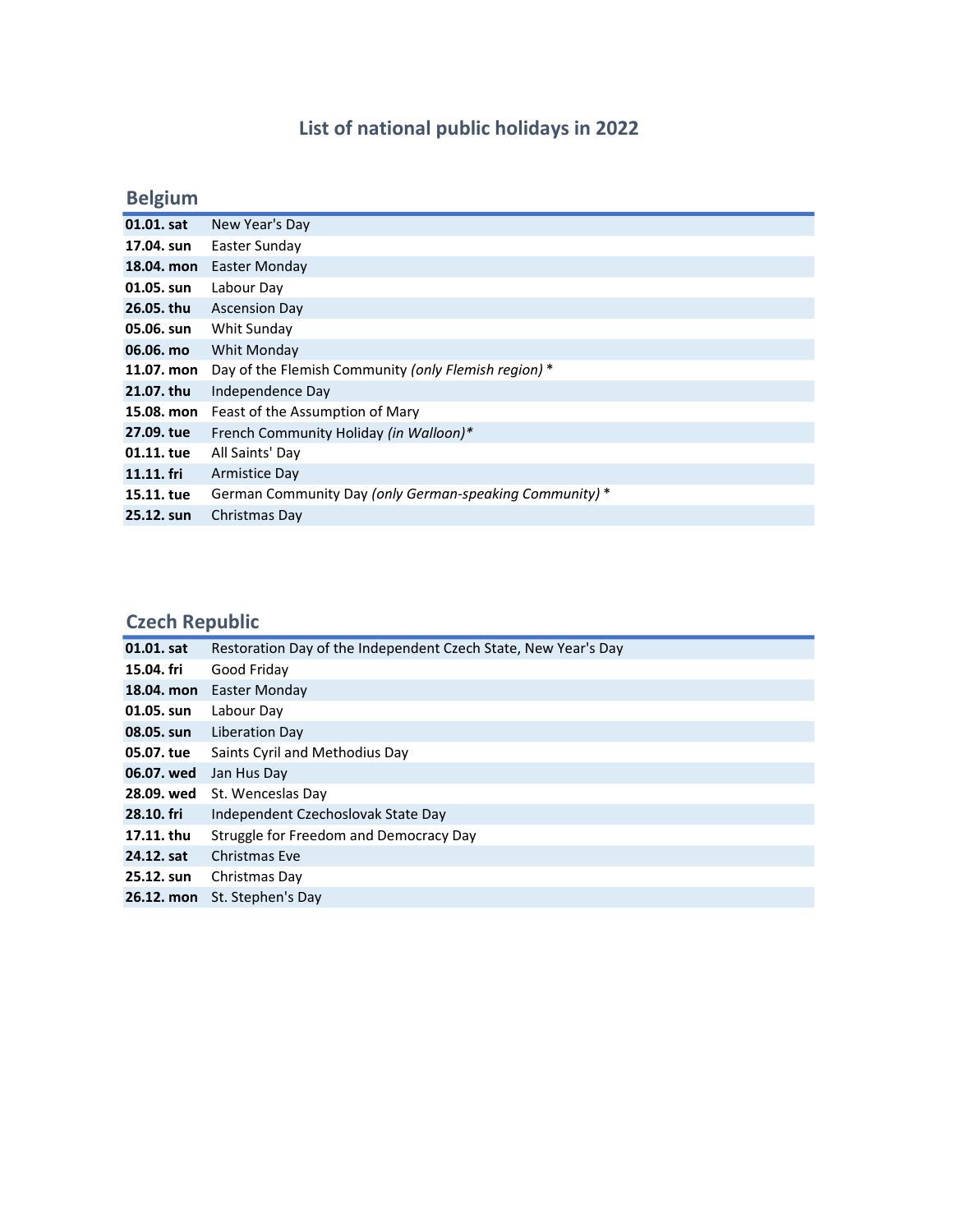#### France

| 01.01. sat | New Year's Day                                    |
|------------|---------------------------------------------------|
| 15.04. fri | Good Friday (Alsace, Moselle)*                    |
| 18.04. mon | Easter Monday                                     |
| 01.05. sun | Labour Day                                        |
| 08.05. sun | Liberation Day (Fete de la Victoire 1945)         |
| 26.05. thu | <b>Ascension Day</b>                              |
| 06.06. mon | Whit Monday                                       |
| 14.07. thu | Bastille Day                                      |
|            | <b>15.08. mon</b> Feast of the Assumption of Mary |
| 01.11. tue | All Saints' Day                                   |
| 11.11. fri | Armistice Day                                     |
| 25.12. sun | Christmas Day                                     |
| 26.12. mon | St. Stephen's Day (Alsace, Moselle)*              |

# **Germany**

| 01.01. sat | New Year's Day                                                                                                   |
|------------|------------------------------------------------------------------------------------------------------------------|
| 06.01. thu | Three Kings Day (Baden-Württemberg, Bavaria, Saxony-Anhalt)*                                                     |
| 08.03. tue | International Women's day (Berlin)*                                                                              |
| 15.04. fri | Good Friday                                                                                                      |
| 18.04. mon | Easter Monday                                                                                                    |
| 01.05. sun | Labour Day                                                                                                       |
| 26.05. thu | <b>Ascension Day</b>                                                                                             |
| 06.06. mon | Whit Monday                                                                                                      |
| 16.06. thu | Corpus Christi (Baden-Württemberg, Bavaria, Hesse, North Rhine-Westphalia, Rhineland-<br>Palatinate, Saarland) * |
| 15.08. mon | Feast of the Assumption of Mary (Saarland, Bavaria)*                                                             |
| 20.09. tue | World Children's Day (Thuringia)*                                                                                |
| 03.10. mon | <b>German Unification Day</b>                                                                                    |
|            | <b>31.10. mon</b> Reformation Day (several states) *                                                             |
| 01.11. tue | All Saints' Day (Baden-Württemberg, Bavaria, North Rhine-Westphalia, Rhineland-Palatinate,<br>Saarland) *        |
| 16.11. wed | Repentance Day (Saxony) *                                                                                        |
| 25.12. sun | Christmas Day                                                                                                    |
| 26.12. mon | St. Stephen's Day                                                                                                |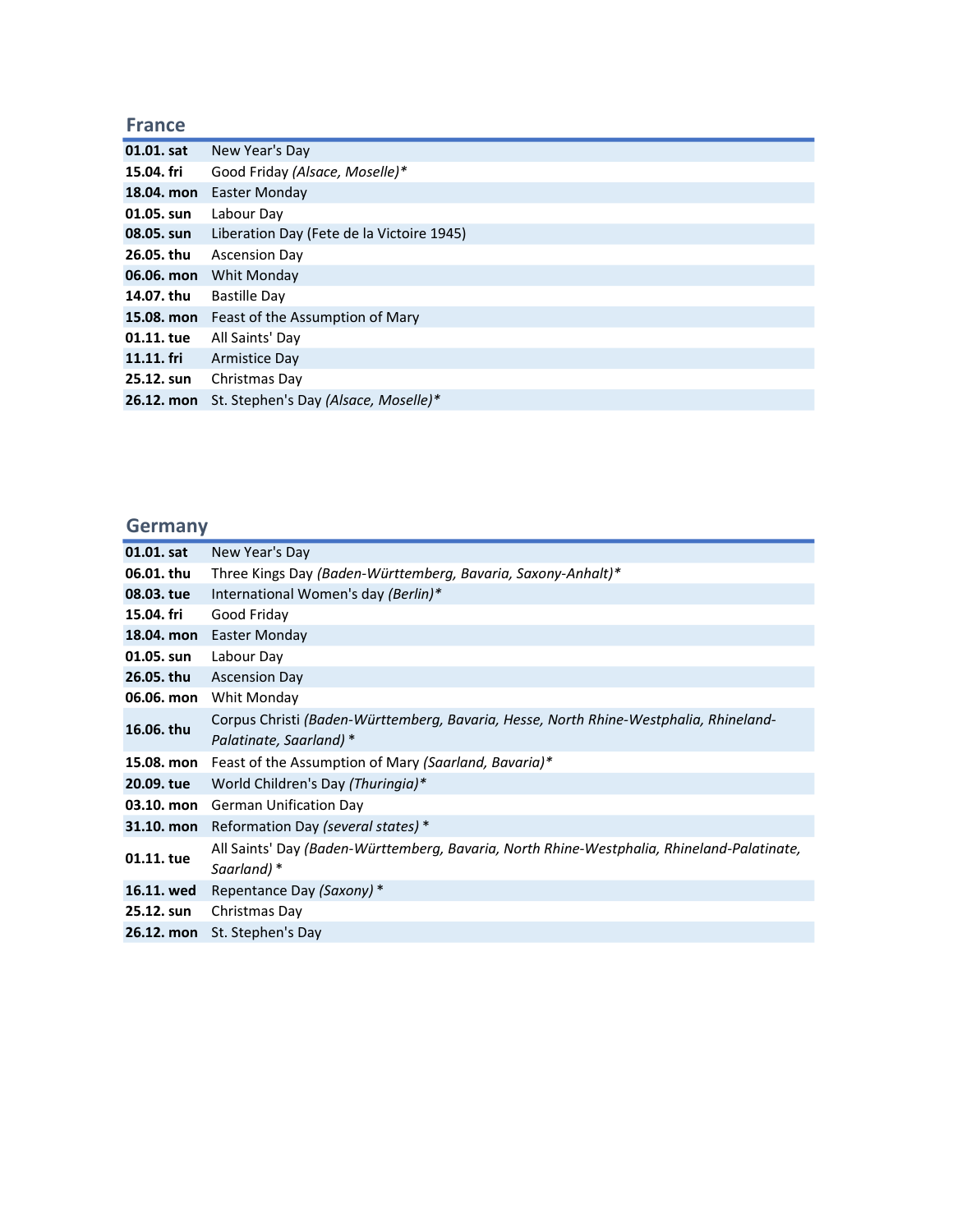| <b>Poland</b> |                                                         |
|---------------|---------------------------------------------------------|
| 01.01. sat    | New Year's Day                                          |
| 06.01. thu    | Three Kings Day                                         |
| 17.04. sun    | Easter                                                  |
| 18.04. mon    | Easter Monday                                           |
| 01.05. sun    | Labour Day                                              |
| 03.05. tue    | <b>Constitution Day</b>                                 |
| 05.06. sun    | Whit Sunday                                             |
| 16.06. thu    | Corpus Chrisi                                           |
| 15.08. mon    | Feast of the Assumption of Mary, Day of the Polish army |
| 01.11. tue    | All Saints' Day                                         |
| 11.11. fri    | Independence Day                                        |
| 25.12. sun    | Christmas Day                                           |
| 26.12. mon    | St. Stephen's Day                                       |
|               |                                                         |

#### Austria

| 01.01. sat | New Year's Day                    |
|------------|-----------------------------------|
| 06.01. thu | Three Kings Day                   |
| 18.04. mon | Easter Monday                     |
| 01.05. sun | Labour Day                        |
| 26.05. thu | <b>Ascension Day</b>              |
| 06.06. mon | Whit Monday                       |
| 16.06. thu | Corpus Christi                    |
| 15.08 mon  | Feast of the Assumption of Mary   |
| 24.09. sat | Saint Rupert (only in Salzburg) * |
| 26.10. wed | <b>Austrian National Day</b>      |
| 01.11. tue | All Saints' Day                   |
| 15.11. tue | Saint Leopold (only Vienna) *     |
| 08.12. thu | Immaculate Conception Day         |
| 25.12. sun | Christmas Day                     |
| 26.12. mon | St. Stephen's Day                 |
|            |                                   |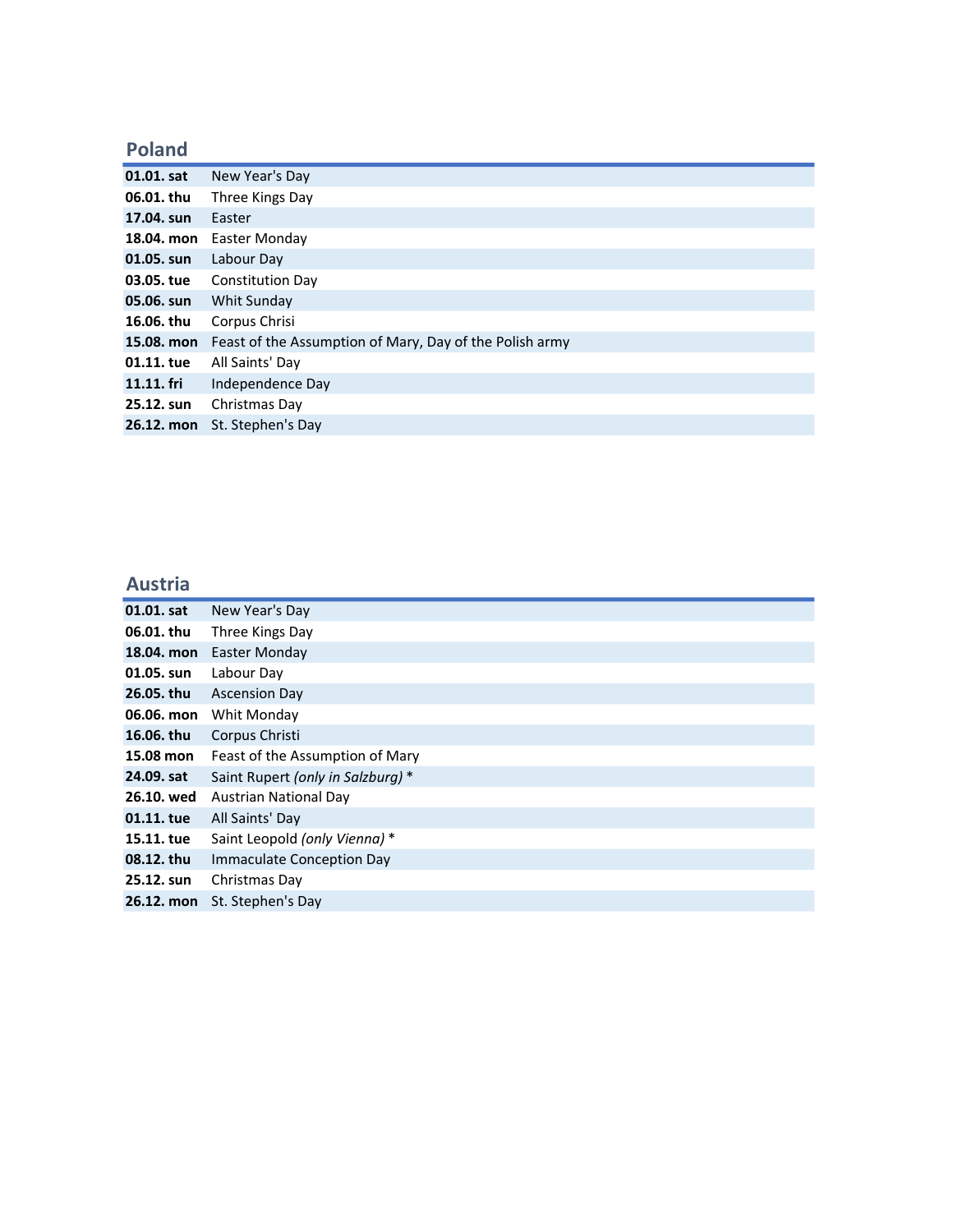#### Slovakia

| 01.01. sat | Day of the Establishment of the Slovak Republic, New Year's Day |
|------------|-----------------------------------------------------------------|
| 06.01. thu | Three Kings Day                                                 |
| 15.04. fri | Good Friday                                                     |
| 18.04. mon | Easter Monday                                                   |
| 01.05. sun | Labour day                                                      |
| 08.05. sun | Day of victory over fascism                                     |
| 05.07. tue | Saints Cyril and Methodius Day                                  |
| 29.08. mon | Slovak National anniversary                                     |
| 01.09. thu | Slovak Constitution Day                                         |
| 15.09. thu | Day of Our Lady of Sorrows                                      |
| 01.11. tue | All Saints' Day                                                 |
| 17.11. thu | Struggle for Freedom and Democracy Day                          |
| 24.12. sat | Christmas Eve                                                   |
| 25.12. sun | Christmas Day                                                   |
| 26.12. mon | St. Stephen's Day                                               |

## Spain

| 01.01. sat | New Year's Day                                                                        |
|------------|---------------------------------------------------------------------------------------|
| 06.01. thu | Epiphany                                                                              |
| 22.01. sat | Saint Vincent the Martyr (only Valenciana)*                                           |
| 28.02. mon | Andalucia Day (only Andalucia) *                                                      |
| 01.03. tue | Balearic Day (Balearic Islands)*                                                      |
| 13.03. sun | Statute of Autonomy (Melilla)*                                                        |
| 19.03. sat | St. Joseph's Day (Basque, Castilla-La Mancha, Galicia, Murcia, Navarra, Valenciana) * |
| 14.04. thu | Holy Thursday (except Catalonia and Valenciana)*                                      |
| 19.04. fri | Good Friday                                                                           |
| 18.04. mon | Easter Monday (several regions)*                                                      |
| 23.04. sat | Castile and León Community Day (Castile and León)*                                    |
| 23.04. sat | St Georges day (Aragon)*                                                              |
|            | 25.04. mon Feast of Saint Vincent Ferrer (only Valenciana)*                           |
| 01.05. sun | Labour Day                                                                            |
| 02.05. mon | Labour Day (in lieu - Andalucía, Aragon, Asturias, Canary Islands, Castile and León,  |
|            | Extremadura, Murcia)*                                                                 |
| 02.05. mon | Community Festival of Madrid (only Madrid)*                                           |
| 03.05. tue | End of Ramadan (only Melilla)*                                                        |
| 13.05. fri | Saint Peter de Regalado (Valladolid)*                                                 |
| 15.05. sun | Feast of St. Isidro (Madrid) *                                                        |
| 17.05. tue | Galician Literature Day (Galicia)*                                                    |
| 30.05. mon | Canary Islands (Canary Islands)*                                                      |
| 31.05. tue | Castilla La Mancha (Castilla-La Mancha)*                                              |
| 06.06. mon | Whit Monday (only Barcelona)*                                                         |
| 09.06. thu | La Rioja Day (La Rioja)* Day of Murcia (Murcia)*                                      |
| 13.06. mon | Feast of St. Anthony (only Ceuta)*                                                    |
| 16.06 thu  | Corpus Christi (Castilla-La Mancha)*                                                  |
| 24.06. fri | Feast of St. John the Baptist (Catalonia, Galicia, Valenciana)*                       |